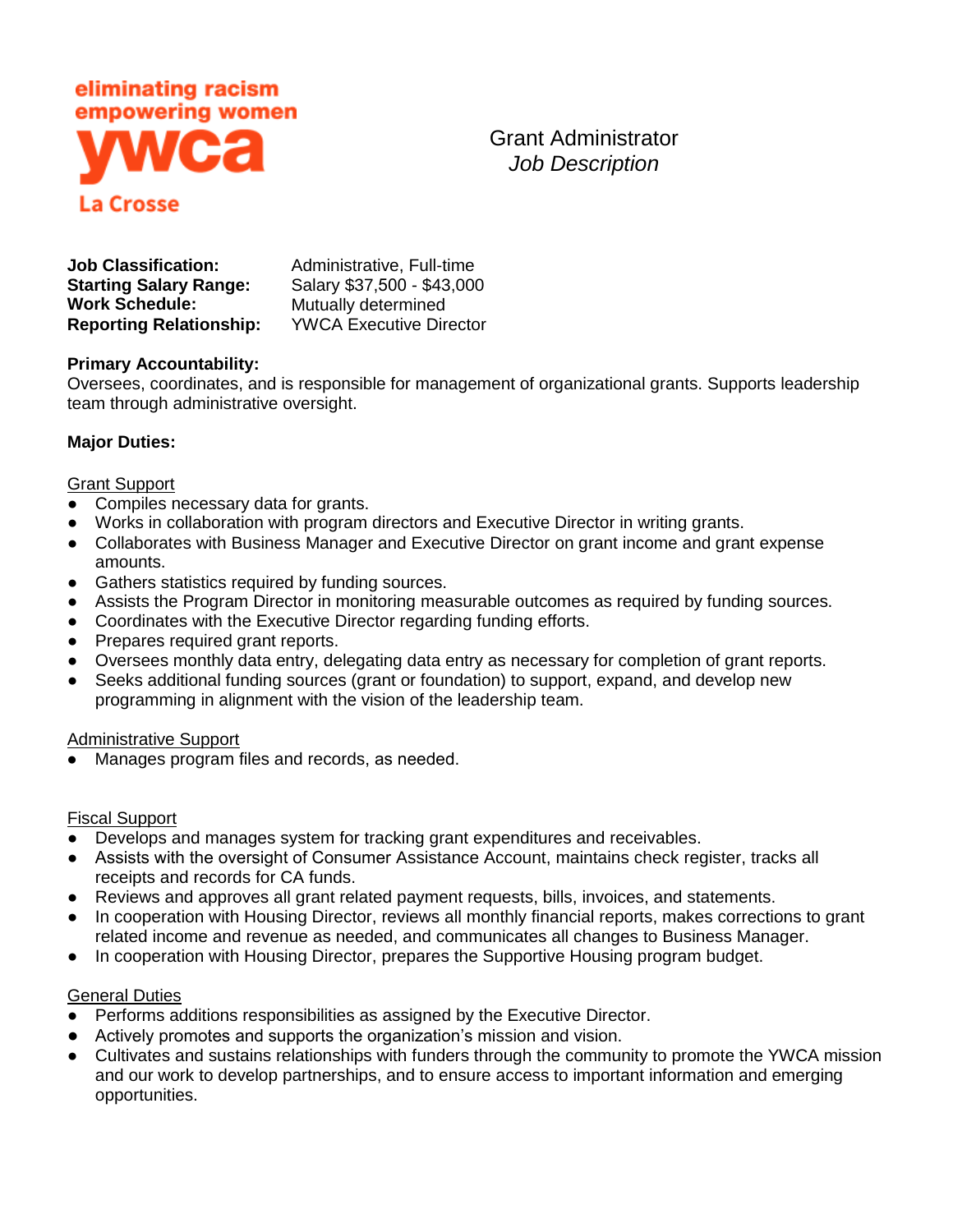

Grant Administrator *Job Description*

### Ability to Travel:

- Availability to work days, evenings and weekends as necessary to meet established goals.
- Ability to travel locally, regionally, and nationally.
- Reliable transportation to worksites, local, regional and/or national events.

### Communication/Technical Abilities:

- Strong interpersonal communications skills and demonstrated ability to write clearly and persuasively
- Excellent verbal and written communication skills
- Demonstrated computer skills, include word processing, database and spreadsheet competence
- Good telephone and computer skills

### Program and Analytical Abilities:

- Ability to manage multiple tasks, details, and deadlines
- Ability to pay close attention to detail and accuracy

## **Qualifications:**

- Grant writing and administration experience required.
- Experience working with federal grants (HUD, CDBG, etc) preferred.
- Degree in Business or Human Services (or similar) preferred, but not required.
- Proficiency in math, excellent computer skills (including Excel).
- Ability to relate to other staff and foster teamwork.
- Ability to organize multiple tasks.

# **Physical Demands:**

- Must be able to sit for long periods of time.
- Must be able to work at a computer monitor for long periods of time.

# **Work Environment:**

Grant Administrator will have office at YWCA La Crosse admin building, 212 11th Street S, La Crosse, WI 54601

# **Additional Duties:**

Additional duties and responsibilities may be added to this job description at any time. The job description does not state or imply that these are the only activities to be performed by the employee(s) holding this position. Employees are required to follow any other job-related instructions and to perform any other job-related responsibilities as requested by their supervisor.